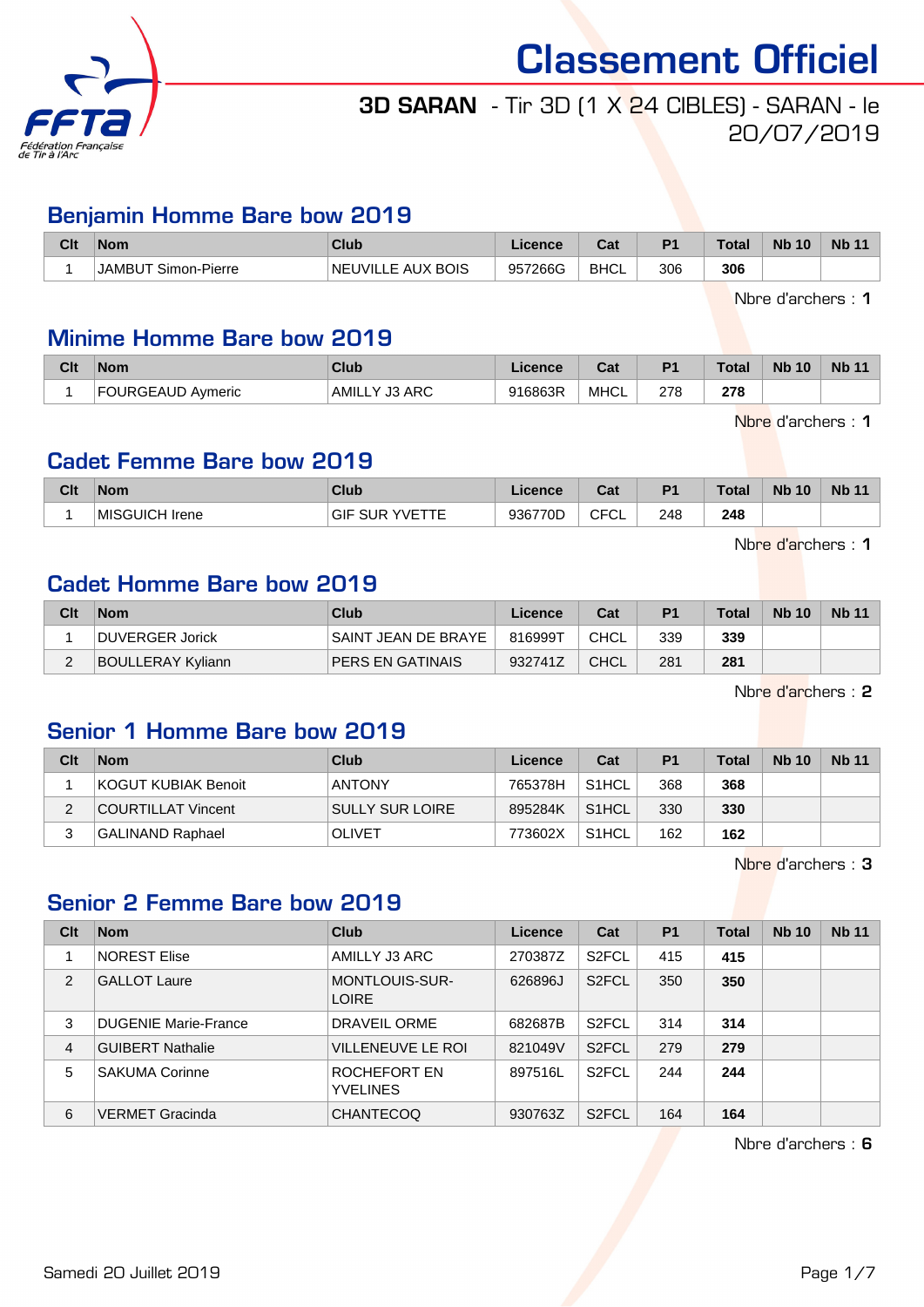

## 3D SARAN - Tir 3D (1 X 24 CIBLES) - SARAN - le 20/07/2019

#### Senior 2 Homme Bare bow 2019

| Clt            | <b>Nom</b>                | <b>Club</b>                         | <b>Licence</b> | Cat                | <b>P1</b> | <b>Total</b> | <b>Nb 10</b> | <b>Nb 11</b> |
|----------------|---------------------------|-------------------------------------|----------------|--------------------|-----------|--------------|--------------|--------------|
|                | <b>HUSSON Pascal</b>      | ARCHERS DIONYSIENS<br><b>CIE</b>    | 699105X        | S <sub>2</sub> HCL | 368       | 368          |              |              |
| 2              | <b>BIDAUD Daniel</b>      | <b>CHANTECOQ</b>                    | 675478R        | S <sub>2</sub> HCL | 362       | 362          |              |              |
| 3              | <b>DENIS Jacky</b>        | <b>CHAMBRAY LES</b><br><b>TOURS</b> | 694419D        | S <sub>2</sub> HCL | 339       | 339          |              |              |
| $\overline{4}$ | <b>CORBIER Jean Marie</b> | <b>CONCHES EN OUCHE</b>             | 890491A        | S <sub>2</sub> HCL | 325       | 325          |              |              |
| 5              | <b>ANGOUILLANT Michel</b> | <b>EPERNON</b>                      | 971985F        | S <sub>2</sub> HCL | 313       | 313          |              |              |
| 6              | <b>BIDOUX Thierry</b>     | ARCHERS DIONYSIENS<br>CIE.          | 793463K        | S <sub>2</sub> HCL | 309       | 309          |              |              |
| 7              | <b>CAILLAUD Stephane</b>  | <b>VIROFLAY</b>                     | 852965L        | S <sub>2</sub> HCL | 297       | 297          |              |              |
| 8              | <b>LOPES Philippe</b>     | <b>BOIS D'ARCY</b>                  | 892459P        | S <sub>2</sub> HCL | 286       | 286          |              |              |
| 9              | VOISIN Jean-Joseph        | <b>FLEURY LES AUBRAIS</b>           | 749141J        | S <sub>2</sub> HCL | 244       | 244          |              |              |

Nbre d'archers : 9

#### Senior 3 Femme Bare Bow 2019

| Clt | <b>Nom</b>              | Club                          | Licence | Cat   | P <sub>1</sub> | <b>Total</b> | <b>Nb 10</b> | <b>Nb 11</b> |
|-----|-------------------------|-------------------------------|---------|-------|----------------|--------------|--------------|--------------|
|     | CANILLAR Evelyne        | CHATENAY MALABRY              | 698547R | S3FCL | 236            | 236          |              |              |
|     | <b>LECOCQ Francoise</b> | <b>VIERZON 1ERE</b>           | 658528S | S3FCL | 234            | 234          |              |              |
| 2   | <b>BRAVIN Beatrice</b>  | SAULX LES<br><b>CHARTREUX</b> | 742820N | S3FCL | 179            | 179          |              |              |

Nbre d'archers : 3

## Senior 3 Homme Bare Bow 2019

| Clt | <b>Nom</b>                   | Club              | Licence | Cat   | P <sub>1</sub> | <b>Total</b> | <b>Nb 10</b> | <b>Nb 11</b> |
|-----|------------------------------|-------------------|---------|-------|----------------|--------------|--------------|--------------|
|     | <b>PICHOT-DUCLOS Bernard</b> | ST JEAN LE BLANC  | 326621Y | S3HCL | 400            | 400          |              |              |
| っ   | <b>DESJARDINS Yves</b>       | <b>BEAUGENCY</b>  | 624042G | S3HCL | 339            | 339          |              |              |
|     | <b>BERGER Michel</b>         | AVORD             | 354522A | S3HCL | 310            | 310          |              |              |
| 4   | <b>BERNARDIN Pascal</b>      | <b>BOURGES AC</b> | 774336V | S3HCL | 306            | 306          |              |              |

Nbre d'archers : 4

## Senior 1 Femme Arc à poulies nu 2019

| Clt    | <b>Nom</b>          | Club            | Licence | Cat                | D <sub>1</sub> | Total | <b>Nb 10</b> | <b>Nb 11</b> |
|--------|---------------------|-----------------|---------|--------------------|----------------|-------|--------------|--------------|
|        | <b>GRANDI Elena</b> | <b>VIVIERES</b> | 687741V | S <sub>1</sub> FCO | 336            | 336   |              |              |
| $\sim$ | ROULEAU Lucie       | <b>NALLET</b>   | 781170Y | S <sub>1</sub> FCO | 293            | 293   |              |              |

Nbre d'archers : 2

## Senior 1 Homme Arc à poulies nu 2019

| <b>Clt</b> | <b>Nom</b> | <b>Club</b> | icence | Cat | D <sub>1</sub><br>. . | $\tau$ otal<br>- ---- | <b>N<sub>b</sub></b><br>10<br>____ | <b>Nb</b><br>- - - |
|------------|------------|-------------|--------|-----|-----------------------|-----------------------|------------------------------------|--------------------|
|            |            |             |        |     |                       |                       |                                    |                    |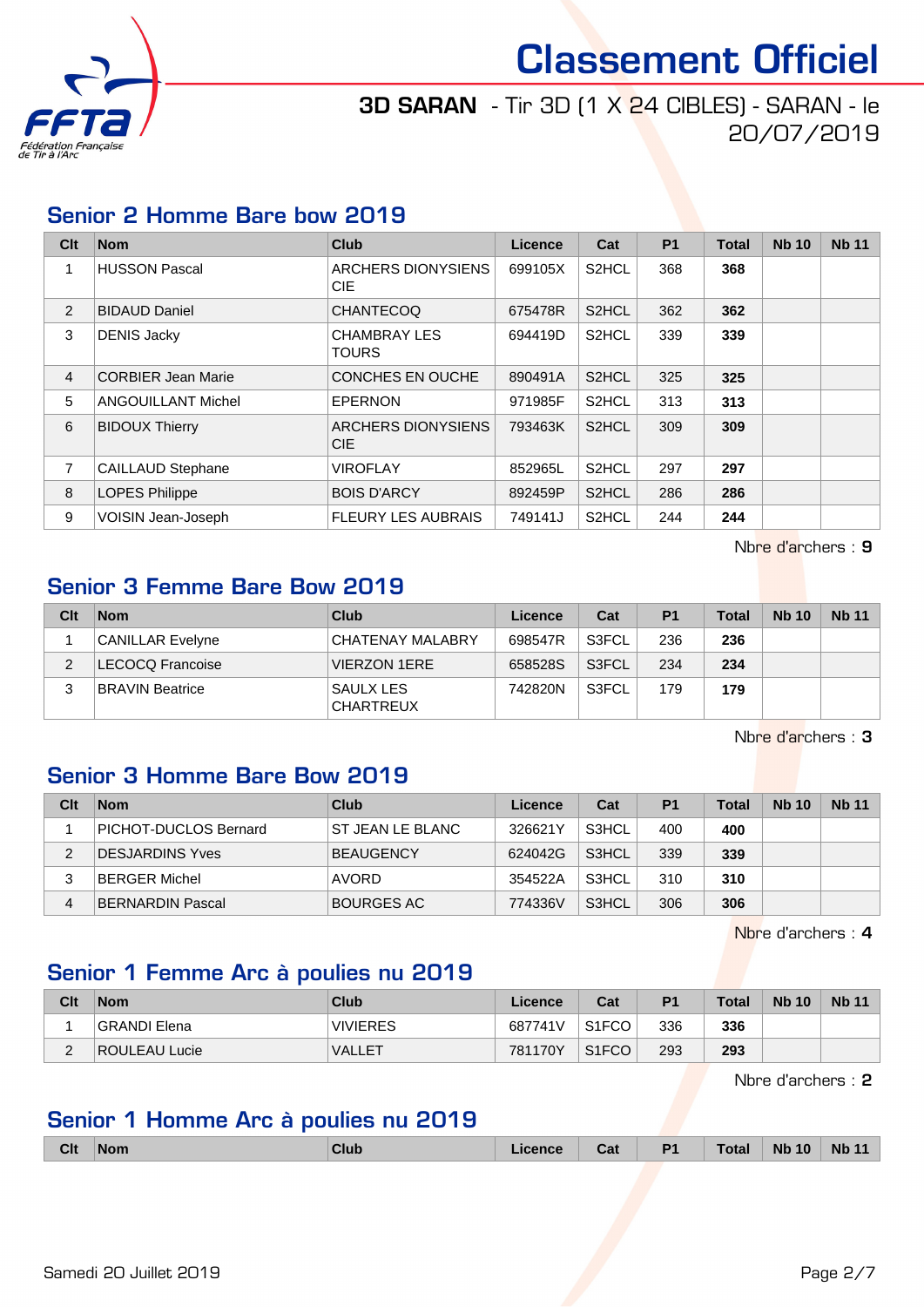

## 3D SARAN - Tir 3D (1 X 24 CIBLES) - SARAN - le 20/07/2019

## Senior 1 Homme Arc à poulies nu 2019 (Suite)

| Clt      | <b>Nom</b>             | Club                     | Licence | Cat                | D <sub>1</sub> | <b>Total</b> | <b>Nb 10</b> | <b>Nb 11</b> |
|----------|------------------------|--------------------------|---------|--------------------|----------------|--------------|--------------|--------------|
|          | <b>LACROIX Antoine</b> | <b>INGRE</b>             | 653466P | S <sub>1</sub> HCO | 385            | 385          |              | 13           |
| <u>_</u> | GOUFFE Adrien          | <b>IST JEAN LE BLANC</b> | 364361V | S <sub>1</sub> HCO | 385            | 385          | 4            | 14           |

Nbre d'archers : 2

#### Senior 2 Homme Arc à poulies nu 2019

| Clt | <b>Nom</b>       | Club                | Licence | Cat                | P <sub>1</sub> | <b>Total</b> | <b>Nb 10</b> | <b>Nb 11</b> |
|-----|------------------|---------------------|---------|--------------------|----------------|--------------|--------------|--------------|
|     | LUCE Richard     | <b>VIROFLAY</b>     | 602538H | S <sub>2</sub> HCO | 393            | 393          |              |              |
|     | JIFFRELOT Arnaud | <b>VIERZON 1ERE</b> | 630059X | S <sub>2</sub> HCO | 381            | 381          |              |              |
| 2   | HUBERT Jean Luc  | <b>VIERZON 1ERE</b> | 786868S | S <sub>2</sub> HCO | 259            | 259          |              |              |

Nbre d'archers : 3

## Senior 3 Homme Arc à Poulies nu 2019

| Clt | <b>Nom</b>       | <b>Club</b>            | .icence             | Col.<br><b>va</b> | P <sub>1</sub> | <b>Total</b> | <b>Nb 10</b> | Nb <sub>1</sub> |
|-----|------------------|------------------------|---------------------|-------------------|----------------|--------------|--------------|-----------------|
|     | ECOCQ Jeanpierre | 1ERE<br><b>VIERZON</b> | 347390 <sup>V</sup> | S3HCO             | 364            | 364          |              |                 |

Nbre d'archers : 1

## Senior 1 Femme Arc Droit 2019

| Clt | <b>Nom</b>                  | Club             | Licence | $F - F$<br>ual | P <sub>1</sub> | Total | <b>Nb</b><br>10 | <b>Nb 11</b> |
|-----|-----------------------------|------------------|---------|----------------|----------------|-------|-----------------|--------------|
|     | <b>NEROT</b><br>Marie Flore | $\sim$<br>SIGLO' | 937665B | $S1FAD +$      | 210            | 210   |                 |              |

Nbre d'archers : 1

## Senior 1 Homme Arc Droit 2019

| Clt | <b>Nom</b>      | Club              | Licence | Cat                             | P <sub>1</sub> | <b>Total</b> | <b>Nb 10</b> | <b>Nb 11</b> |
|-----|-----------------|-------------------|---------|---------------------------------|----------------|--------------|--------------|--------------|
|     | SOHIER Ghislain | AMILLY J3 ARC     | 645963J | S <sub>1</sub> H <sub>A</sub> D | 253            | 253          |              |              |
| ৴   | LAUNAY Yohann   | IST CYR SUR LOIRE | 948615D | S <sub>1</sub> HAD              | 151            | 151          |              |              |

Nbre d'archers : 2

## Senior 2 Femme Arc Droit 2019

| Clt | <b>Nom</b>               | Club               | Licence | Cat                | P <sub>1</sub> | Total | <b>Nb 10</b> | <b>Nb 11</b> |
|-----|--------------------------|--------------------|---------|--------------------|----------------|-------|--------------|--------------|
|     | <b>LAFITEAU Fabienne</b> | <b>SURZUR</b>      | 383580K | S <sub>2</sub> FAD | 206            | 206   |              |              |
| 2   | ZENOU VÉronique          | <b>BOHARS</b>      | 858210M | S <sub>2</sub> FAD | 198            | 198   |              |              |
| 3   | MICALE Isabelle          | <b>SEVRES</b>      | 964858J | S <sub>2</sub> FAD | 157            | 157   |              |              |
| 4   | CHAVAND Florence         | <b>BOIS D'ARCY</b> | 886816F | S <sub>2</sub> FAD | 139            | 139   |              |              |
| 5   | <b>MOTTON Frederique</b> | <b>CHIRAC</b>      | 971947P | S <sub>2</sub> FAD | 134            | 134   |              |              |
| 6   | <b>GOES Sandrine</b>     | <b>ANTONY</b>      | 958660X | S <sub>2</sub> FAD | 130            | 130   |              |              |

Nbre d'archers : 6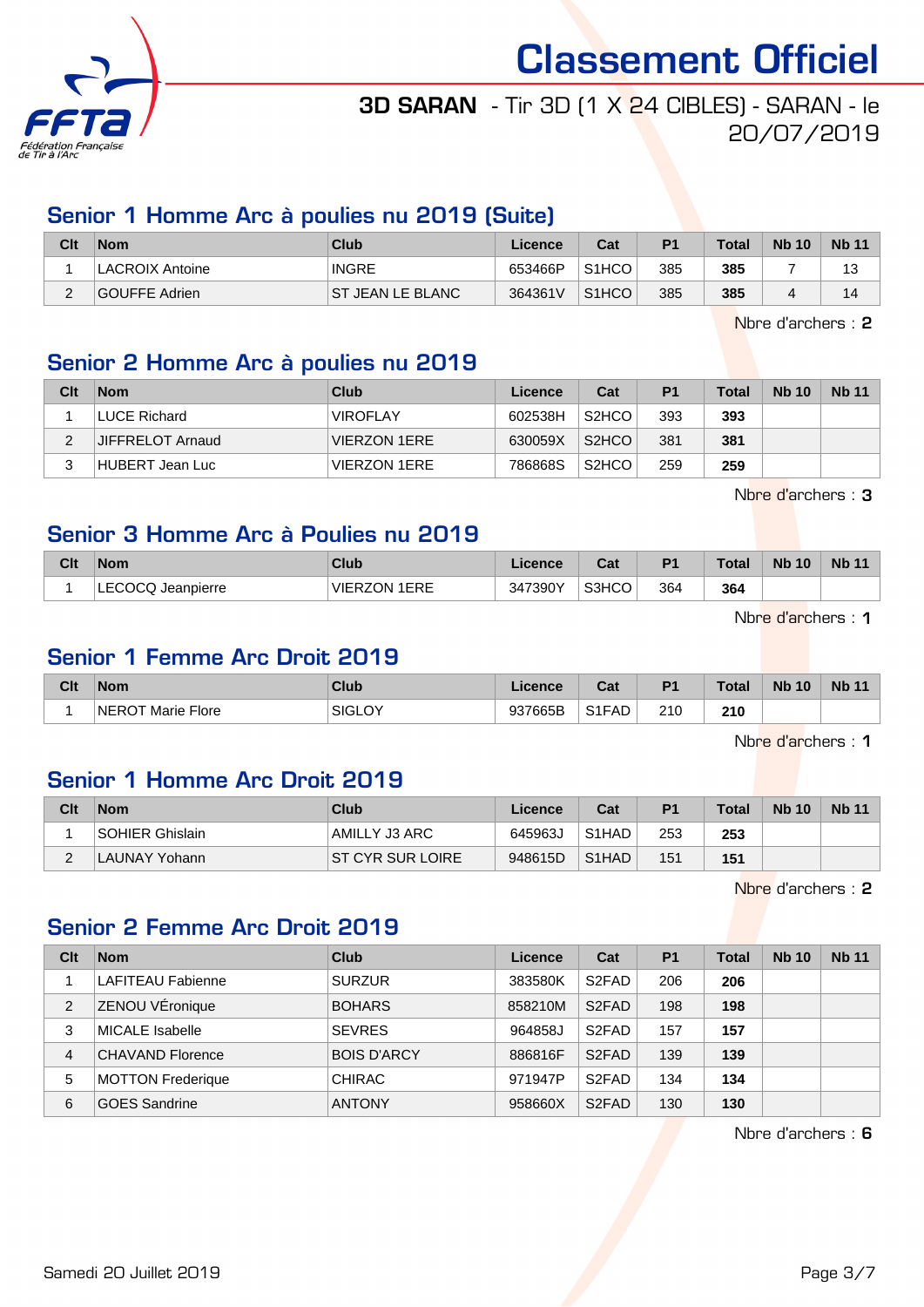

## 3D SARAN - Tir 3D (1 X 24 CIBLES) - SARAN - le 20/07/2019

#### Senior 2 Homme Arc Droit 2019

| Clt            | <b>Nom</b>                   | Club                                     | Licence | Cat                | <b>P1</b> | <b>Total</b> | <b>Nb 10</b> | <b>Nb 11</b> |
|----------------|------------------------------|------------------------------------------|---------|--------------------|-----------|--------------|--------------|--------------|
|                | <b>GALLOT Yves</b>           | <b>CHAMBRAY LES</b><br><b>TOURS</b>      | 697710F | S <sub>2</sub> HAD | 307       | 307          |              |              |
| $\overline{2}$ | <b>PIN Didier</b>            | CONCHES EN OUCHE                         | 879611Z | S2HAD              | 274       | 274          |              |              |
| 3              | ORTIZ Juan                   | <b>CHANTECOQ</b>                         | 637367R | S <sub>2</sub> HAD | 259       | 259          |              |              |
| $\overline{4}$ | <b>HENRIQUES Paolo</b>       | <b>LES ARCHERS DU</b><br>CHÂTEAU DE SUCY | 857453P | S <sub>2</sub> HAD | 236       | 236          |              |              |
| 5              | <b>GALETTI Jerome</b>        | <b>SEVRES</b>                            | 343751T | S <sub>2</sub> HAD | 185       | 185          |              |              |
| 6              | DOAN HUU Alain               | <b>CHATENAY MALABRY</b>                  | 887698P | S <sub>2</sub> HAD | 182       | 182          |              |              |
| $\overline{7}$ | <b>TOUSSENEL Jean-Daniel</b> | <b>PARIS ASRTL</b>                       | 810373R | S <sub>2</sub> HAD | 169       | 169          |              |              |
| 8              | <b>MERVEILLIE Alain</b>      | <b>PARIS ASRTL</b>                       | 286276V | S <sub>2</sub> HAD | 158       | 158          |              |              |
| 9              | LEMOGNE Pierre               | <b>PARIS ASRTL</b>                       | 880446G | S <sub>2</sub> HAD | 155       | 155          |              |              |

Nbre d'archers : 9

#### Senior 3 Femme Arc Droit 2019

| Clt | <b>Nom</b>              | Club               | Licence | Cat   | P <sub>1</sub> | <b>Total</b> | <b>Nb 10</b> | <b>Nb 11</b> |
|-----|-------------------------|--------------------|---------|-------|----------------|--------------|--------------|--------------|
|     | <b>BARREAU Huguette</b> | FLEURY LES AUBRAIS | 431763H | S3FAD | 230            | 230          |              |              |
| ີ   | CORNU Chantal           | <b>CHANTECOQ</b>   | 270386Y | S3FAD | 157            | 157          |              |              |

Nbre d'archers : 2

## Senior 3 Homme Arc Droit 2019

| Clt | <b>Nom</b>                 | <b>Club</b>                   | Licence | Cat   | <b>P1</b> | <b>Total</b> | <b>Nb 10</b> | <b>Nb 11</b> |
|-----|----------------------------|-------------------------------|---------|-------|-----------|--------------|--------------|--------------|
|     | <b>LAFITEAU Gilles</b>     | <b>SURZUR</b>                 | 353484X | S3HAD | 295       | 295          |              |              |
| 2   | <b>MOTTON Serge</b>        | <b>CHIRAC</b>                 | 238802T | S3HAD | 275       | 275          |              |              |
| 3   | POPRAWA Francois           | <b>BOIS D'ARCY</b>            | 401098B | S3HAD | 267       | 267          |              |              |
| 4   | <b>JOLIMET Jean Pierre</b> | <b>GIF SUR YVETTE</b>         | 281011X | S3HAD | 230       | 230          |              |              |
| 5   | <b>JOLLY James</b>         | <b>BEAUGENCY</b>              | 727332D | S3HAD | 211       | 211          |              |              |
| 6   | <b>BRAVIN Raoul</b>        | SAULX LES<br><b>CHARTREUX</b> | 715851Z | S3HAD | 188       | 188          |              |              |
|     | <b>DUFOUR Alain</b>        | YZEURE                        | 409499H | S3HAD | 156       | 156          |              |              |

Nbre d'archers : 7

## Cadet Femme Arc Libre 2019

| Clt | Nom                      | Club                         | icence | Col.<br>val        | P <sub>1</sub> | <b>Total</b> | <b>Nb 10</b> | <b>Nb 11</b> |
|-----|--------------------------|------------------------------|--------|--------------------|----------------|--------------|--------------|--------------|
|     | <b>JISIN</b><br>Lauriane | LES AUBRAIS<br>URY'<br>EL EI | 843832 | $\cap$<br>1 L<br>◡ | 320            | 320          |              |              |

Nbre d'archers : 1

## Cadet Homme Arc Libre 2019

| Clt | Nom              | <b>Club</b>                                     | ence    | $R_{\rm{eff}}$<br>ual | D4  | Total | <b>Nb</b><br>10 | <b>Nb</b><br>AA |
|-----|------------------|-------------------------------------------------|---------|-----------------------|-----|-------|-----------------|-----------------|
|     | 'NANAN<br>Maxime | <b>ALABRY</b><br>MAL<br>. ⊢NA⊻<br>$\cdot$<br>−− | 859960P | $\cap$ LITI<br>◡⊓⊥∟   | 464 | 464   |                 |                 |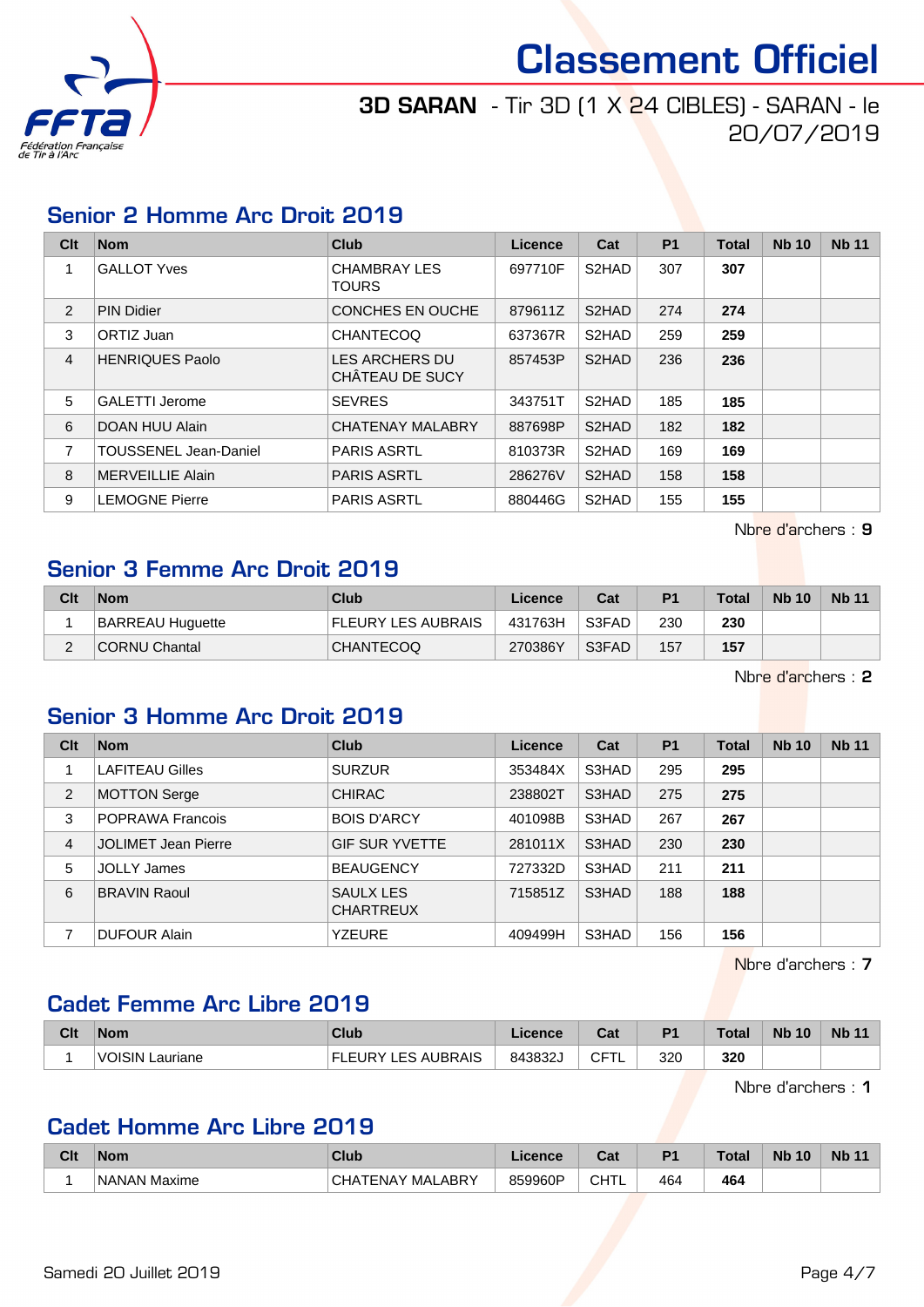

## 3D SARAN - Tir 3D (1 X 24 CIBLES) - SARAN - le 20/07/2019

#### Cadet Homme Arc Libre 2019 (Suite)

| Clt                                  | <b>Nom</b>                 | Club                             | <b>_icence</b> | <b>Date</b><br>ual | D <sub>1</sub> | Total | <b>N<sub>b</sub></b><br>10 | Nb <sub>1</sub> |
|--------------------------------------|----------------------------|----------------------------------|----------------|--------------------|----------------|-------|----------------------------|-----------------|
| $\overline{\phantom{0}}$<br><u>.</u> | <b>PICARD PAYS Antonin</b> | <b>CHANGY</b><br><b>VARENNES</b> | 247K<br>8672   | CHTL               | 362            | 362   |                            |                 |

Nbre d'archers : 2

## Senior 1 Femme Arc Libre 2019

| Clt | <b>Nom</b>            | Club                   | Licence | Cat   | P <sub>1</sub> | <b>Total</b> | <b>Nb 10</b> | <b>Nb 11</b> |
|-----|-----------------------|------------------------|---------|-------|----------------|--------------|--------------|--------------|
|     | BOUTELEUX Mylene      | IISSY LES MOULINEAUX I | 764606U | S1FTL | 478            | 478          |              |              |
|     | <b>DIZIER Adeline</b> | <b>OLIVET</b>          | 777367P | S1FTL | 317            | 317          |              |              |

Nbre d'archers : 2

## Senior 1 Homme Arc Libre 2019

| Clt | <b>Nom</b>       | Club                           | Licence | Cat                | P <sub>1</sub> | Total | <b>Nb 10</b> | <b>Nb 11</b> |
|-----|------------------|--------------------------------|---------|--------------------|----------------|-------|--------------|--------------|
|     | CORMERAIS Fabien | VALLET                         | 623367Y | S <sub>1</sub> HTL | 479            | 479   |              |              |
| ົ   | LEJAL Jonathan   | CONCHES EN OUCHE               | 460792L | S <sub>1</sub> HTL | 475            | 475   |              |              |
| 2   | MERCIER Florian  | MONTLOUIS-SUR-<br><b>LOIRE</b> | 677394Y | S <sub>1</sub> HTL | 468            | 468   |              |              |

Nbre d'archers : 3

#### Senior 2 Femme Arc Libre 2019

| Clt | <b>Nom</b>                     | Club             | Licence | Cat                | P <sub>1</sub> | <b>Total</b> | <b>Nb</b> 10 | <b>Nb 11</b> |
|-----|--------------------------------|------------------|---------|--------------------|----------------|--------------|--------------|--------------|
|     | DOAN HUU Noriko                | CHATENAY MALABRY | 887701T | S <sub>2</sub> FTL | 380            | 380          |              |              |
|     | <b>DE LOBEL MAHY Christine</b> | <b>VIROFLAY</b>  | 883967J | S <sub>2</sub> FTL | 356            | 356          |              |              |
|     | CHAUVIN Marie-Laure            | CHATENAY MALABRY | 915775H | S2FTL              | 262            | 262          |              |              |

Nbre d'archers : 3

## Senior 2 Homme Arc Libre 2019

| Clt            | <b>Nom</b>                 | Club                     | Licence | Cat                | <b>P1</b> | <b>Total</b> | <b>Nb 10</b> | <b>Nb 11</b> |
|----------------|----------------------------|--------------------------|---------|--------------------|-----------|--------------|--------------|--------------|
|                | <b>GRANDI Marc</b>         | <b>HARAMONT</b>          | 264089D | S <sub>2</sub> HTL | 480       | 480          |              |              |
| 2              | <b>SAIGOT Nicolas</b>      | PERS EN GATINAIS         | 615010P | S <sub>2</sub> HTL | 462       | 462          |              |              |
| 3              | <b>DURUISSEAU Gauthier</b> | <b>VIROFLAY</b>          | 839082W | S <sub>2</sub> HTL | 455       | 455          |              |              |
| $\overline{4}$ | DE LOBEL MAHY Antoine      | <b>VIROFLAY</b>          | 789941G | S <sub>2</sub> HTL | 426       | 426          |              |              |
| 5              | <b>DUVERGER Loic</b>       | SAINT JEAN DE BRAYE      | 379651P | S <sub>2</sub> HTL | 426       | 426          |              |              |
| 6              | LOZE Sylvain               | <b>VILLENEUVE LE ROI</b> | 793679V | S <sub>2</sub> HTL | 377       | 377          |              |              |
|                | <b>RIGAULT Jean Marc</b>   | <b>SIGLOY</b>            | 871864D | S <sub>2</sub> HTL | 340       | 340          |              |              |

Nbre d'archers : 7

## Senior 3 Homme Arc Libre 2019

| <b>Clt</b> | <b>Nom</b> | <b>Club</b> | icence | Cat | P <sub>1</sub><br>гı. | <b>Total</b> | <b>N<sub>b</sub></b><br>10 | <b>Nb</b><br>. |
|------------|------------|-------------|--------|-----|-----------------------|--------------|----------------------------|----------------|
|            |            |             |        |     |                       |              |                            |                |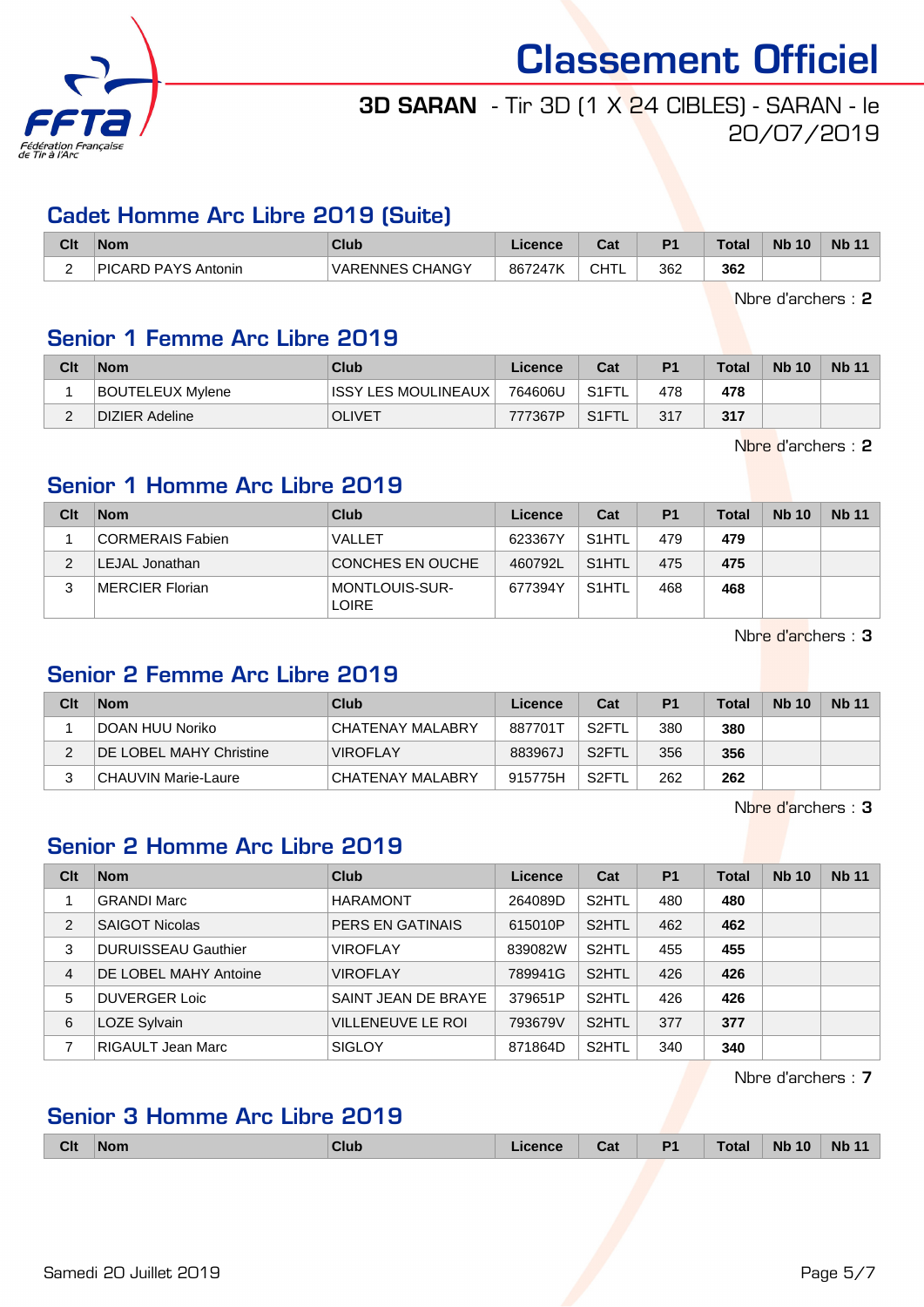

# 3D SARAN - Tir 3D (1 X 24 CIBLES) - SARAN - le 20/07/2019

## Senior 3 Homme Arc Libre 2019 (Suite)

| Clt | Nom              | Club                | Licence | Cat   | P <sub>1</sub> | <b>Total</b> | <b>Nb 10</b> | <b>Nb 11</b> |
|-----|------------------|---------------------|---------|-------|----------------|--------------|--------------|--------------|
|     | GRIFFONNET Alain | <b>VIERZON 1ERE</b> | 814897H | S3HTL | 399            | 399          |              |              |
| -   | LE GALL Daniel   | <b>CHANTECOQ</b>    | 693733H | S3HTL | 336            | 336          |              |              |

Nbre d'archers : 2

#### Senior 1 Femme Arc Chasse 2019

| Clt | <b>Nom</b>                            | Club                          | .icence | <b>Cost</b><br>va. | P <sub>1</sub> | <b>Total</b> | <b>Nb 10</b> | <b>Nb 11</b> |
|-----|---------------------------------------|-------------------------------|---------|--------------------|----------------|--------------|--------------|--------------|
|     | <sup>-</sup> Pauline<br><b>JAMBUT</b> | UVILLE AUX BOIS:<br><b>NE</b> | 883030R | S1FAC              | 260            | 260          |              |              |

Nbre d'archers : 1

#### Senior 1 Homme Arc Chasse 2019

| Clt | <b>Nom</b>         | Club              | .icence | $r_{nt}$<br>val                | P <sub>1</sub> | <b>Total</b> | <b>Nb 10</b> | <b>Nb</b> |
|-----|--------------------|-------------------|---------|--------------------------------|----------------|--------------|--------------|-----------|
|     | JAMBL<br>Sebastien | NEUVILLE AUX BOIS | 837345H | S <sub>1</sub> H <sub>AC</sub> | 247            | 247          |              |           |

Nbre d'archers : 1

## Senior 2 Femme Arc Chasse 2019

| Clt | Nom                      | Club               | Licence | Cat                | P <sub>1</sub> | <b>Total</b> | <b>Nb 10</b> | <b>Nb 11</b> |
|-----|--------------------------|--------------------|---------|--------------------|----------------|--------------|--------------|--------------|
|     | PLANTIVEAU Isabelle      | CHATENAY MALABRY   | 810635A | S2FAC              | 234            | 234          |              |              |
|     | <b>POMPORTE Sandrine</b> | FLEURY LES AUBRAIS | 876086T | S <sub>2</sub> FAC | 192            | 192          |              |              |

Nbre d'archers : 2

## Senior 2 Homme Arc Chasse 2019

| Clt | <b>Nom</b>               | Club                      | Licence | Cat                | P <sub>1</sub> | <b>Total</b> | <b>Nb 10</b> | <b>Nb 11</b> |
|-----|--------------------------|---------------------------|---------|--------------------|----------------|--------------|--------------|--------------|
|     | <b>CHEVRIER Emmanuel</b> | <b>FLEURY LES AUBRAIS</b> | 747101S | S <sub>2</sub> HAC | 336            | 336          |              |              |
| 2   | <b>ABIVEN Xavier</b>     | <b>BASSIN D'ARCACHON</b>  | 283016B | S <sub>2</sub> HAC | 301            | 301          |              |              |
| 3   | ZENOU FrÉdÉric           | <b>BOHARS</b>             | 858211N | S <sub>2</sub> HAC | 245            | 245          |              |              |
| 4   | <b>FRÉHAUT Laurent</b>   | <b>VIROFLAY</b>           | 883969L | S <sub>2</sub> HAC | 241            | 241          |              |              |
| 5   | BUSCHI Jean Marc         | <b>LAMOTTE BEUVRON</b>    | 377379V | S <sub>2</sub> HAC | 214            | 214          |              |              |

Nbre d'archers : 5

#### Senior 3 Femme Arc Chasse 2019

| Clt | <b>Nom</b>              | Club                             | Licence | r.,<br>'val | P <sub>1</sub> | <b>Total</b> | <b>Nb 10</b> | <b>Nb 11</b> |
|-----|-------------------------|----------------------------------|---------|-------------|----------------|--------------|--------------|--------------|
|     | Svlvie<br><b>GOUFFE</b> | <sup>-</sup> JEAN LE BLANC<br>SТ | 364360U | S3FAC       | 238            | 238          |              |              |

Nbre d'archers : 1

## Senior 3 Homme Arc Chasse 2019

| <b>Clt</b><br>D <sub>1</sub><br>Club<br><b>Nom</b><br>Cat<br>Licence | <b>Total</b> | <b>Nb 10</b><br><b>N<sub>b</sub></b> | 11 |
|----------------------------------------------------------------------|--------------|--------------------------------------|----|
|----------------------------------------------------------------------|--------------|--------------------------------------|----|